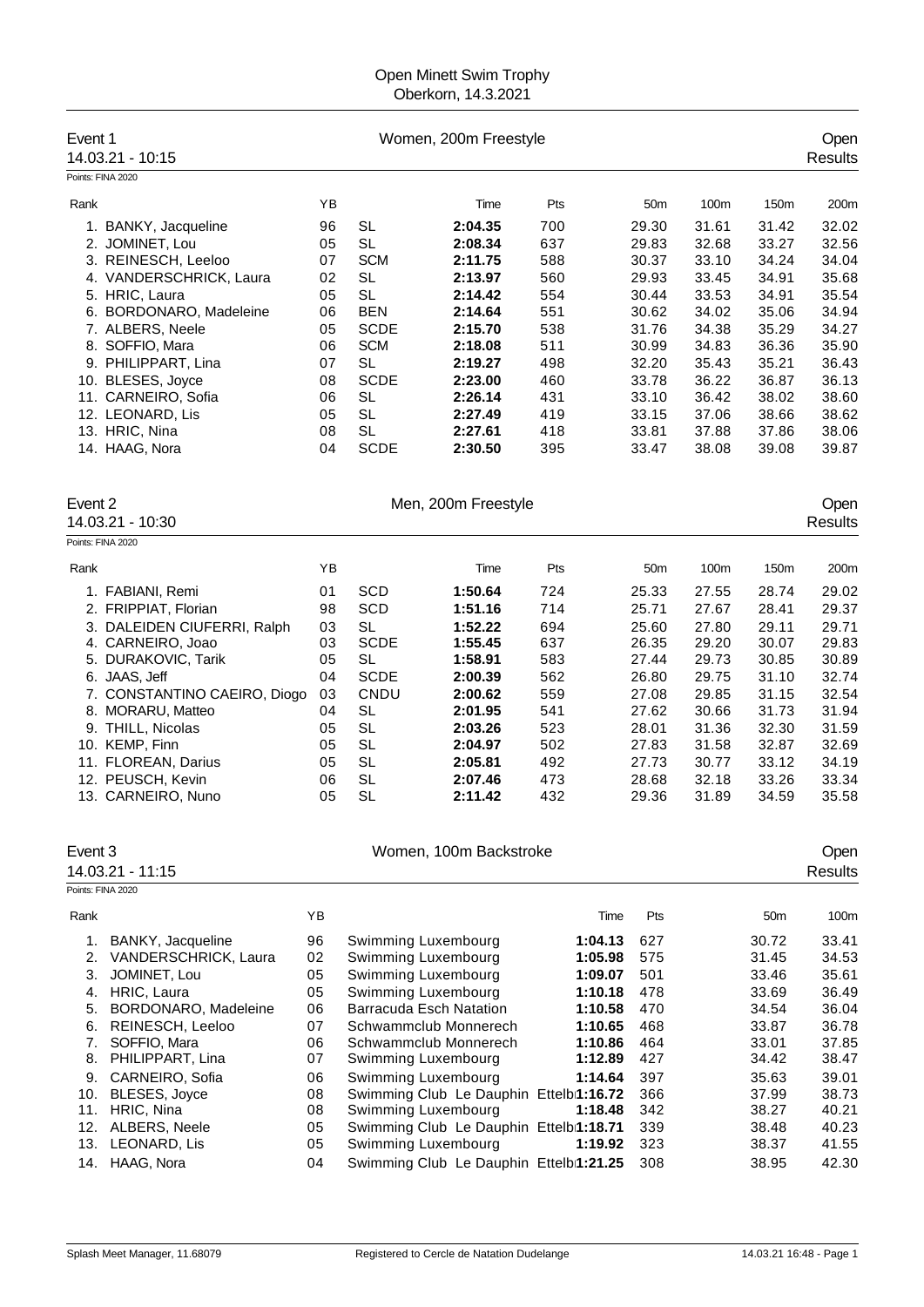## Open Minett Swim Trophy Oberkorn, 14.3.2021

| Event 4           | 14.03.21 - 11:30                                     |          | Men, 100m Backstroke                                                          |            |                 | Open<br>Results        |
|-------------------|------------------------------------------------------|----------|-------------------------------------------------------------------------------|------------|-----------------|------------------------|
| Points: FINA 2020 |                                                      |          |                                                                               |            |                 |                        |
| Rank              |                                                      | YB       | Time                                                                          | Pts        | 50 <sub>m</sub> | 100m                   |
| 1.                | FABIANI, Remi                                        | 01       | Schwammclub Deifferdang<br>56.30                                              | 654        | 27.39           | 28.91                  |
| 2.                | FRIPPIAT, Florian                                    | 98       | Schwammclub Deifferdang<br>56.61                                              | 643        | 27.38           | 29.23                  |
| 3.                | DALEIDEN CIUFERRI, Ralph                             | 03       | Swimming Luxembourg<br>57.75                                                  | 606        | 27.76           | 29.99                  |
| 4.                | CARNEIRO, Joao                                       | 03       | Swimming Club Le Dauphin Ettelbi1:00.84                                       | 518        | 29.61           | 31.23                  |
| 5.                | JAAS, Jeff                                           | 04       | Swimming Club Le Dauphin Ettelbi1:02.11                                       | 487        | 29.86           | 32.25                  |
|                   | 6. PEUSCH, Kevin                                     | 06       | Swimming Luxembourg<br>1:04.02                                                | 445        | 31.10           | 32.92                  |
| 7.<br>8.          | CARNEIRO, Nuno                                       | 05<br>05 | Swimming Luxembourg<br>1:04.23<br>1:04.31                                     | 440<br>439 | 30.95<br>31.14  | 33.28<br>33.17         |
| 9.                | THILL, Nicolas<br>CONSTANTINO CAEIRO, Diog(03        |          | Swimming Luxembourg<br>Cercle de Natation Dudelange<br>1:04.65                | 432        | 30.87           | 33.78                  |
|                   | 10. FLOREAN, Darius                                  | 05       | Swimming Luxembourg<br>1:04.83                                                | 428        | 31.07           | 33.76                  |
| 11.               | DURAKOVIC, Tarik                                     | 05       | Swimming Luxembourg<br>1:04.91                                                | 427        | 31.24           | 33.67                  |
| 12.               | KEMP, Finn                                           | 05       | Swimming Luxembourg<br>1:05.59                                                | 413        | 31.46           | 34.13                  |
| 13.               | MORARU, Matteo                                       | 04       | Swimming Luxembourg<br>1:08.68                                                | 360        | 32.89           | 35.79                  |
|                   |                                                      |          |                                                                               |            |                 |                        |
| Event 5           | 14.03.21 - 15:15                                     |          | Women, 100m Freestyle                                                         |            |                 | Open<br><b>Results</b> |
| Points: FINA 2020 |                                                      |          |                                                                               |            |                 |                        |
|                   |                                                      |          |                                                                               |            |                 |                        |
| Rank              |                                                      | YB       | Time                                                                          | Pts        | 50 <sub>m</sub> | 100m                   |
| 1.                | BANKY, Jacqueline                                    | 96       | Swimming Luxembourg<br>56.98                                                  | 685        | 27.47           | 29.51                  |
| 2.                | JOMINET, Lou                                         | 05       | Swimming Luxembourg<br>59.87                                                  | 591        | 29.05           | 30.82                  |
| 3.                | VANDERSCHRICK, Laura                                 | 02       | Swimming Luxembourg<br>1:00.82                                                | 563        | 29.14           | 31.68                  |
| 4.                | HRIC, Laura                                          | 05       | Swimming Luxembourg<br>1:01.13                                                | 555        | 29.32           | 31.81                  |
| 5.<br>6.          | REINESCH, Leeloo<br>BORDONARO, Madeleine             | 07<br>06 | Schwammclub Monnerech<br>1:01.25<br><b>Barracuda Esch Natation</b><br>1:01.90 | 552<br>534 | 29.07<br>29.59  | 32.18<br>32.31         |
| 7.                | SOFFIO, Mara                                         | 06       | Schwammclub Monnerech<br>1:02.14                                              | 528        | 29.89           | 32.25                  |
| 8.                | PHILIPPART, Lina                                     | 07       | Swimming Luxembourg<br>1:03.18                                                | 503        | 29.53           | 33.65                  |
| 9.                | ALBERS, Neele                                        | 05       | Swimming Club Le Dauphin Ettelbi1:03.53                                       | 494        | 30.76           | 32.77                  |
| 10.               | BLESES, Joyce                                        | 08       | Swimming Club Le Dauphin Ettelbi1:04.47                                       | 473        | 31.35           | 33.12                  |
| 11.               | HRIC, Nina                                           | 08       | Swimming Luxembourg<br>1:05.91                                                | 443        | 31.62           | 34.29                  |
|                   | 12. LEONARD, Lis                                     | 05       | Swimming Luxembourg<br>1:05.98                                                | 441        | 31.83           | 34.15                  |
| 13.               | CARNEIRO, Sofia                                      | 06       | Swimming Luxembourg<br>1:06.46                                                | 432        | 31.76           | 34.70                  |
|                   | 14. HAAG, Nora                                       | 04       | Swimming Club Le Dauphin Ettelbi1:10.00                                       | 369        | 32.44           | 37.56                  |
| Event 6           |                                                      |          | Men, 100m Freestyle                                                           |            |                 | Open                   |
|                   | 14.03.21 - 15:30                                     |          |                                                                               |            |                 | <b>Results</b>         |
| Points: FINA 2020 |                                                      |          |                                                                               |            |                 |                        |
| Rank              |                                                      | YB       | Time                                                                          | Pts        | 50 <sub>m</sub> | 100m                   |
| 1.                | FABIANI, Remi                                        | 01       | Schwammclub Deifferdang<br>50.88                                              | 689        | 24.30           | 26.58                  |
| 2.                | DALEIDEN CIUFERRI, Ralph                             | 03       | Swimming Luxembourg<br>51.03                                                  | 683        | 24.46           | 26.57                  |
| 3.                | FRIPPIAT, Florian                                    | 98       | Schwammclub Deifferdang<br>51.42                                              | 667        | 24.98           | 26.44                  |
| 4.                | CARNEIRO, Joao                                       | 03       | Swimming Club Le Dauphin Ettelbru51.82                                        | 652        | 24.91           | 26.91                  |
| 5.                | JAAS, Jeff                                           | 04       | Swimming Club Le Dauphin Ettelbru54.35                                        | 565        | 26.07           | 28.28                  |
| 6.                | DURAKOVIC, Tarik                                     | 05       | Swimming Luxembourg<br>54.70                                                  | 554        | 26.23           | 28.47                  |
| 7.<br>8.          | CONSTANTINO CAEIRO, Diogo3<br><b>FLOREAN, Darius</b> | 05       | Cercle de Natation Dudelange<br>54.71<br>Swimming Luxembourg<br>55.35         | 554<br>535 | 26.27<br>26.44  | 28.44<br>28.91         |
| 9.                | THILL, Nicolas                                       | 05       | Swimming Luxembourg<br>56.17                                                  | 512        | 27.29           | 28.88                  |
| 10.               | KEMP, Finn                                           | 05       | Swimming Luxembourg<br>56.88                                                  | 493        | 26.99           | 29.89                  |
| 11.               | PEUSCH, Kevin                                        | 06       | Swimming Luxembourg<br>57.85                                                  | 468        | 27.43           | 30.42                  |
| 12.               | CARNEIRO, Nuno                                       | 05       | Swimming Luxembourg<br>58.12                                                  | 462        | 27.18           | 30.94                  |
| <b>DNS</b>        | MORARU, Matteo                                       | 04       | Swimming Luxembourg                                                           |            |                 |                        |